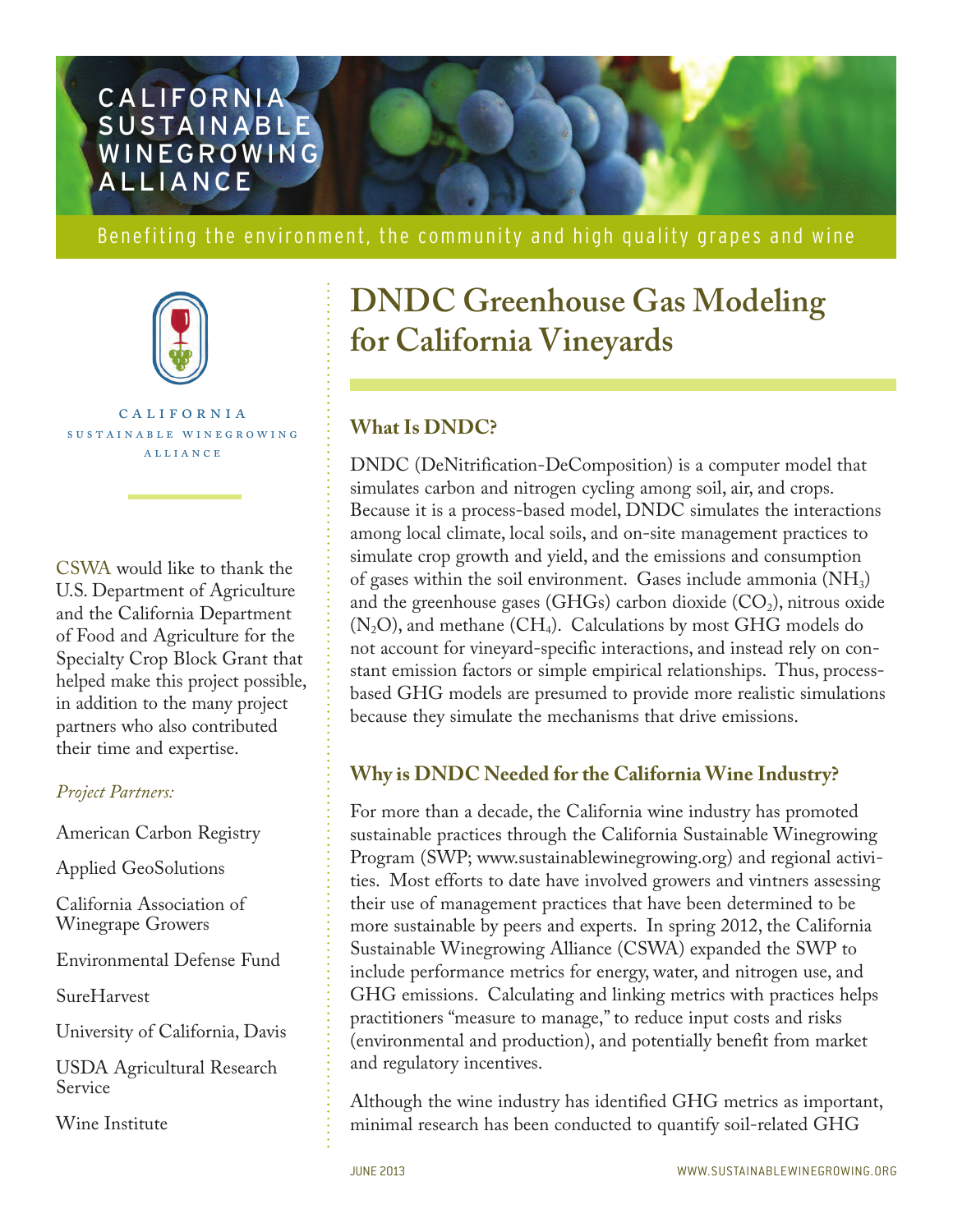#### **California Vineyard Climate Change Projects**

## **Vineyard Management Practices and Carbon Footprints Grower Handout**

A short summary of the key management practices that influence carbon sequestration and GHG emissions in the vineyard.

[www.sustainablewinegrow](http://www.sustainablewinegrowing.org/docs/GHGhandout.pdf)ing.org/docs/GHGhandout.pdf

**California Vineyard Greenhouse Gas Emissions: Assessment of the Available Literature and Determination of Research Needs**

A summary report of a literature review used to determine what was known about California vineyard GHG production and sequestration potential. The report also provides a strategic plan to prioritize research to advance understanding of the influence of vineyard management practices on GHG emissions.

[www.sustainablewinegrow](http://www.sustainablewinegrowing.org/docs/GHGreport.pdf)ing.org/docs/GHGreport.pdf

*DNDC simulates the interactions among local climate, local soils, and on-site management practices to simulate crop growth and yield, and the emissions and consumption of gases within the soil environment.*

emissions and carbon sequestration in California vineyards. Because of this, and prior to application of DNDC modeling, calculations of GHG metrics for California vineyards used unrefined emission factors for soil processes or only considered emissions from energy use. Nevertheless, to increase grower awareness and begin influencing on-the-ground actions, key practices expected to mitigate soil-related GHG emissions and enhance carbon sequestration were highlighted in a grower handout. DNDC enables the California wine industry to more accurately and completely quantify vineyard GHG emissions and carbon sequestration.

# **How Has DNDC Been Modified for California Vineyards and Linked to the SWP Online System?**

Modification of the DNDC model involved calibrating it to account for the growth, development, and fate of above- and below-ground plant tissues (vine and cover crop) based on interactions among climate, soils,



and management practices. After calibration, the model was validated by comparing field-collected data to modeled results for soil temperature and moisture, vine growth, and GHG emissions.

The full California vineyard DNDC model is a powerful tool for quantifying the effects of management practices on GHG emissions. Its application, however, requires extensive knowledge and data

inputs. To increase the usability by growers while retaining sufficient accuracy for educational purposes, a simplified version has been linked to the SWP online system. This version limits the data inputs for practices to those having the greatest impacts on soil-related emissions and carbon sequestration (row spacing, type of tillage, use and type of cover crop, amount of compost, and amount of nitrogen applied as fertilizer). Results help growers understand relationships between key practices and emissions, and how to improve. The full DNDC model also has the potential to be used to simulate results for other practices or circumstances requiring the highest level of accuracy (e.g., for saleable carbon offsets).

# **How Does DNDC Function Within the SWP Online Framework?**

The Metrics Calculator within the SWP online system is used to provide inputs to the simplified DNDC model that subsequently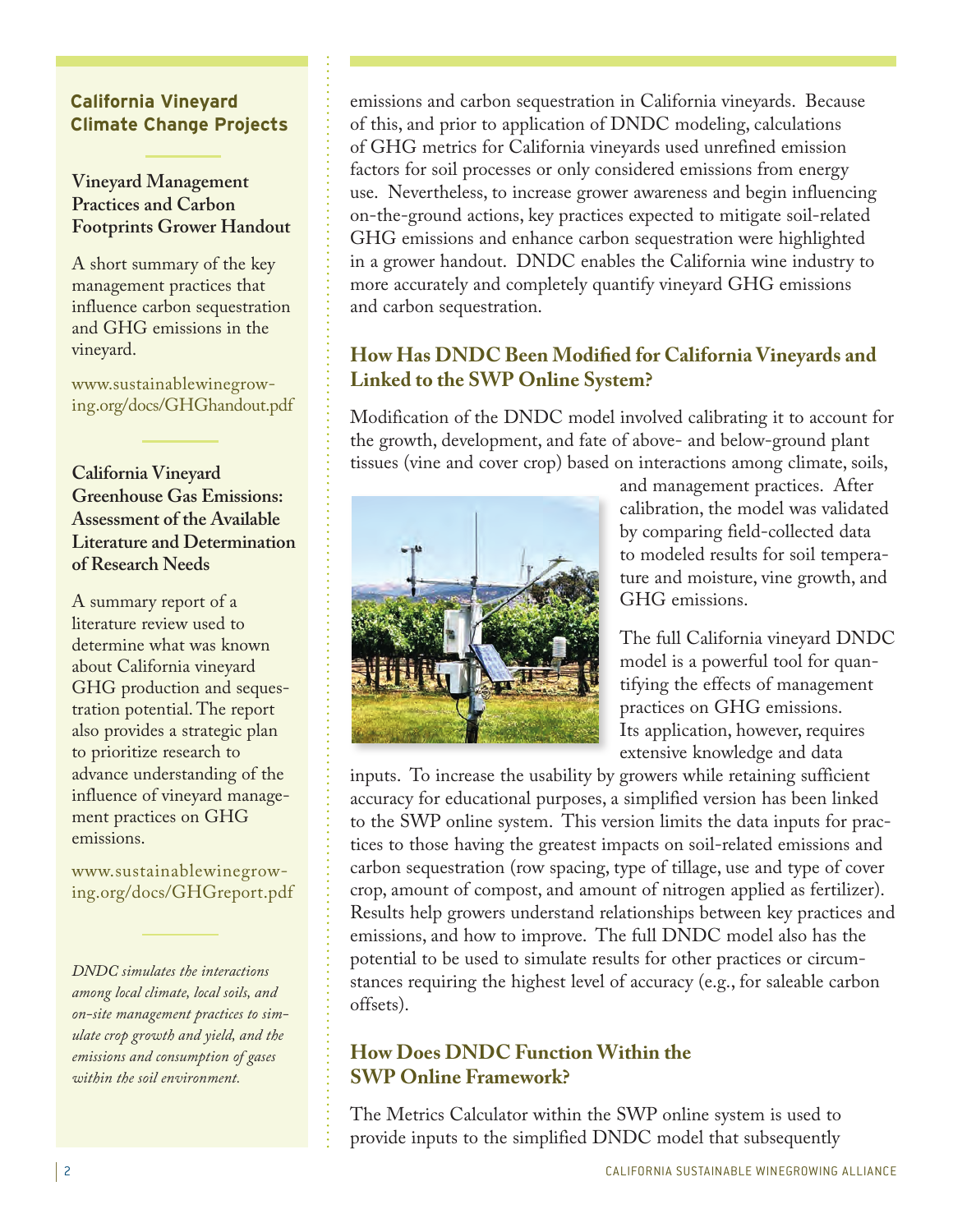returns estimates of  $N_2O$  emissions, change in soil carbon content ( $CO_2$ ) emissions minus carbon sequestered), and the total of soil-related GHG emissions for the year simulated. Inputs needed are selected within

the Metrics Calculator (location, tillage practices, cover cropping, row spacing, fertilizer and compost amounts, etc.) and run through the simplified model. The model integrates the selected management practices with historical climate information via the nearest CIMIS station and soils data via the NRCS Soil Survey for its calculations. DNDC results are then



combined with Metrics Calculator results for GHG emissions from fuel use and purchased electricity to provide cumulative GHG metrics  $(CO<sub>2</sub>)$ equivalents per acre and per ton of yield).

SWP participants can access the Metrics Calculator User Guide from the SWP online system homepage for more details about how to use the Calculator and its DNDC application.

## **What Are Potential Future Uses of the DNDC Model for Winegrapes?**

The DNDC model offers one of the most promising, cost-effective and accurate ways to estimate GHG emissions in agricultural ecosystems, which is why its use has increased over the past two decades. The model has been calibrated for over 40 crops, including corn, rice, wheat, grapes, tomato, pasture, and almonds in locations from India to Belgium to Costa Rica to the United States. Application of the model is supporting the development of offset protocols for cap-and-trade markets and voluntary supply chain initiatives.

California's cap-and-trade system provides some agricultural producers with the opportunity to generate additional revenue for practices that are not yet widely adopted and that reduce overall GHG emissions through a voluntary carbon market. Winegrape growers may be able to participate in this market by aggregating carbon offsets. Since the DNDC model has been calibrated and validated for California winegrapes, an important step in the development of carbon offset protocols for winegrapes has been achieved.

#### **California Vineyard Climate Change Projects**

## **Sustainable Winegrowing Performance Metrics Calculator**

A user-friendly online tool for California growers and vintners to measure and track their use of energy, water, nitrogen and GHG emissions. Knowing and understanding the relationship between management practices and measured outcomes is important for benchmarking and managing performance to optimize business operations, decrease costs, and conserve natural resources.

[https://metrics.sustainablewine](https://metrics.sustainablewinegrowing.org) growing.org/

## **Use the New DNDC Online Tool to Calculate Your Vineyard GHG Emissions**

#### *DNDC Tool Inputs:*

- Vineyard location
- Row spacing
- Tillage practices
- Use and type of cover crop
- Amount of compost
- Amount of nitrogen applied as fertilizer

[https://metrics.sustainablewine](https://metrics.sustainablewinegrowing.org) growing.org/

*DNDC stands for DeNitrification and DeComposition, two processes dominating losses of N and C from soil and GHG emissions into the atmosphere.*